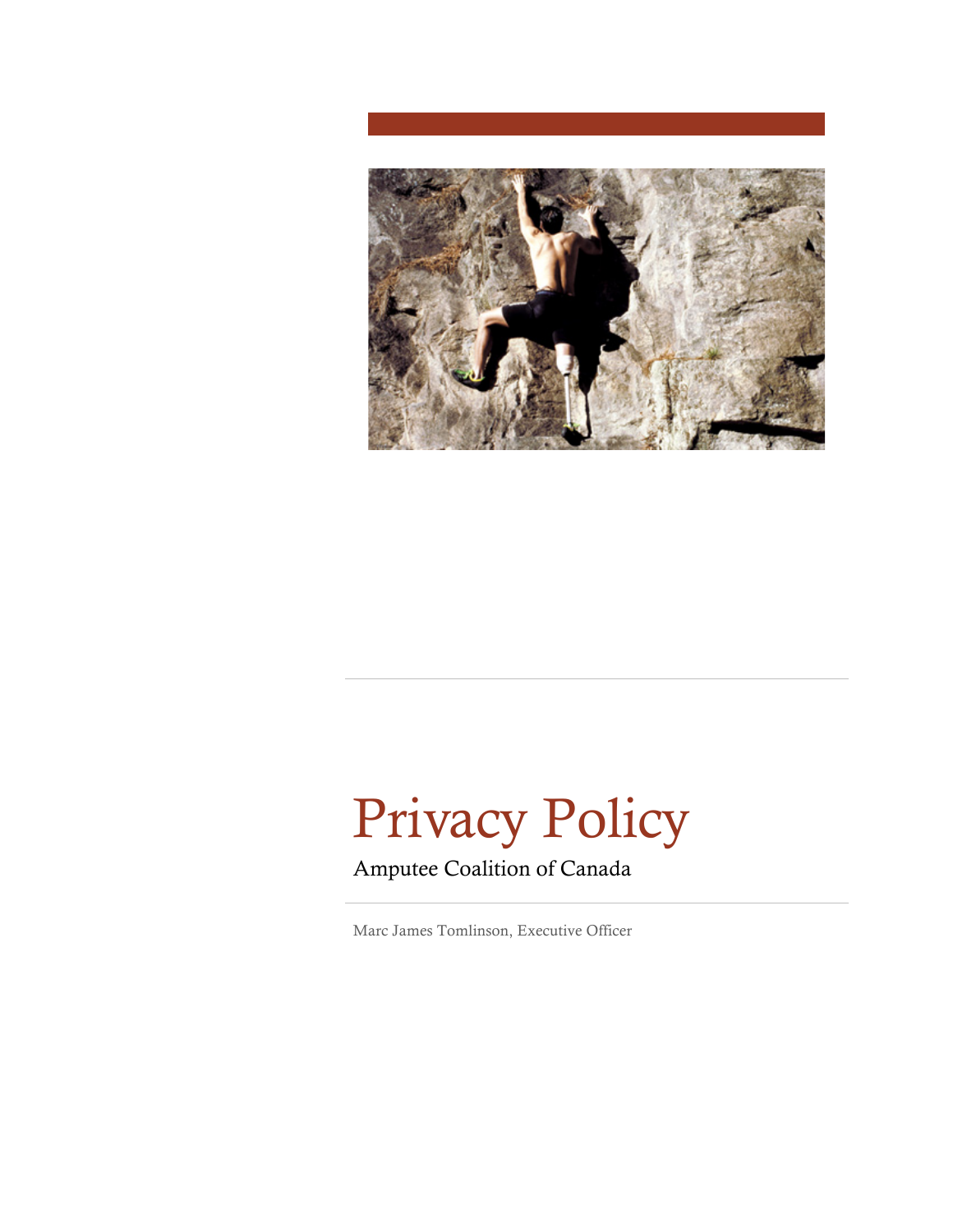# **Table of Contents**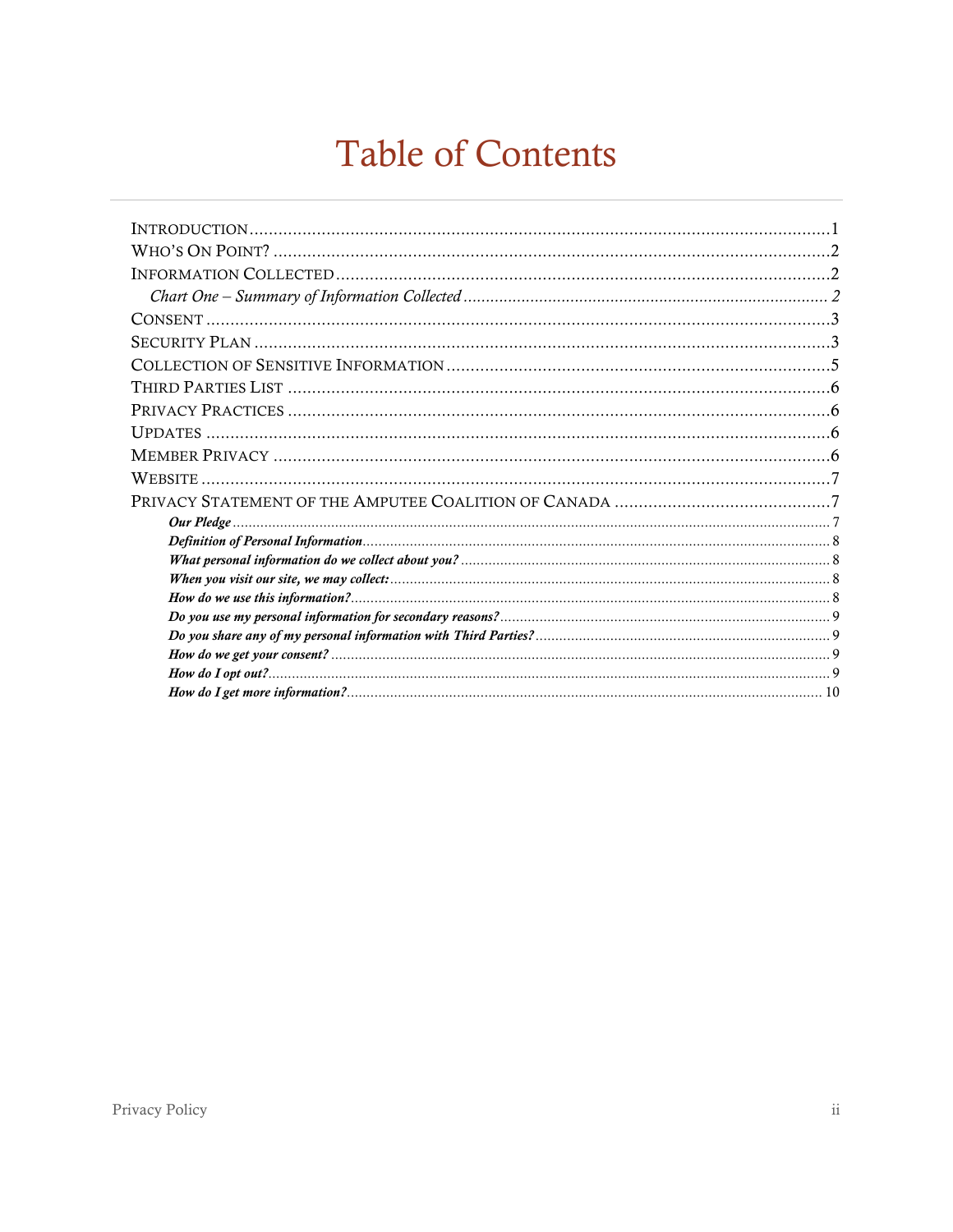Version 1.0, Effective from May 1, 2011



# Introduction

The following document is the Privacy Policy for the Amputee Coalition of Canada. It is based upon the advice and recommendations from the Office of the Privacy Commission<sup>1</sup>. The Header of this policy contains both the version number and the effective date of this policy. This policy document of the Amputee Coalition of Canada is available for public release in both French and English.

This privacy policy serves as the Amputee Coalition of Canada's compliance document in order to meet the organization's obligations under Canada's two privacy laws: the Personal Information Protection and Electronic Documents Act (PIPEDA) and the Privacy Act. Furthermore, this document also serves as the Coalition's privacy plan with respect to the laws of Québec, specifically:

#### Provincial Laws:

- Act Respecting Access to Documents Held by Public Bodies and the Protection of Personal Information
- Act Respecting the Protection of Personal Information in the Private Sector
- An Act to amend the Act respecting health services and social services, the Health Insurance Act and the Act respecting the Régie de l'assurance maladie du Québec

<sup>&</sup>lt;sup>1</sup> The mandate of the Office of the Privacy Commissioner of Canada (OPC) is overseeing compliance with both the *Privacy Act*, which covers the personal information-handling practices of federal government departments and agencies, and the *Personal Information Protection and Electronic Documents Act (PIPEDA)*, Canada's private sector privacy law.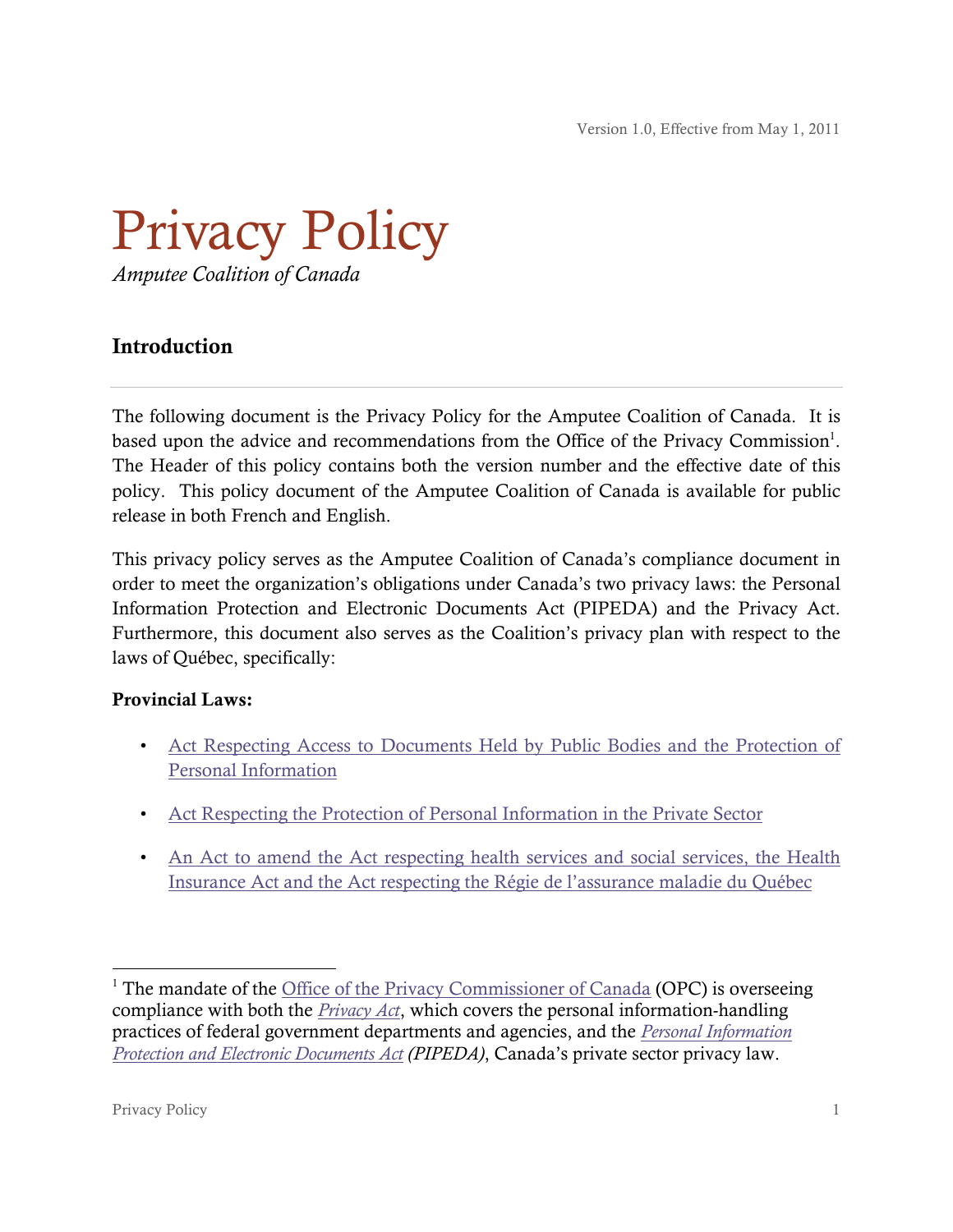# Who's On Point?

The Privacy Officer of the Amputee Coalition of Canada is Marc James Tomlinson. Mr. Tomlinson also serves as the Executive Officer of the Coalition. Enquiries related to the privacy policies of the Coalition can be routed through:

| <b>Means</b> | Coordinates                                             |
|--------------|---------------------------------------------------------|
| Mail         | 6363 Hudson Road                                        |
|              | Montréal, Québec                                        |
|              | <b>H3S 1M9</b>                                          |
| E-mail       | $\text{privacy}(\widehat{\omega}$ ampute ecoalition.org |
| Phone        | 1-866-611-2677                                          |

# Information Collected

The Amputee Coalition of Canada gathers, stores and utilizes personal information in order to deliver the best possible service to those individuals who utilize our programs and services.

#### Chart One – Summary of Information Collected

| <b>TYPE OF</b><br><b>INFORMATION</b> | <b>WHAT WE</b><br><b>COLLECT</b>                                | <b>WHO</b><br><b>COLLECTS</b><br>IT | <b>FOR</b><br><b>WHAT</b><br><b>REASON</b> | WHO USES IT                 | <b>STORED</b><br><b>BY</b> | <b>SHARED</b><br><b>WITH</b> |
|--------------------------------------|-----------------------------------------------------------------|-------------------------------------|--------------------------------------------|-----------------------------|----------------------------|------------------------------|
| Contact<br>Information               | Name<br>Address<br>Postal Code<br><b>Phone Number</b><br>E-mail | Administrator                       | Program<br>Utilization                     | Administrator               | Electronic<br>File         | None                         |
|                                      |                                                                 |                                     |                                            | Regional<br>Representatives | Paper<br>File              |                              |
| Customer<br>Demographics             | Date of<br>Birth/Age<br>Gender                                  | Administrator                       | Program<br>Utilization                     | Administrator               | Electronic<br>File         | None                         |
|                                      |                                                                 |                                     |                                            | Regional<br>Representatives | Paper<br>File              |                              |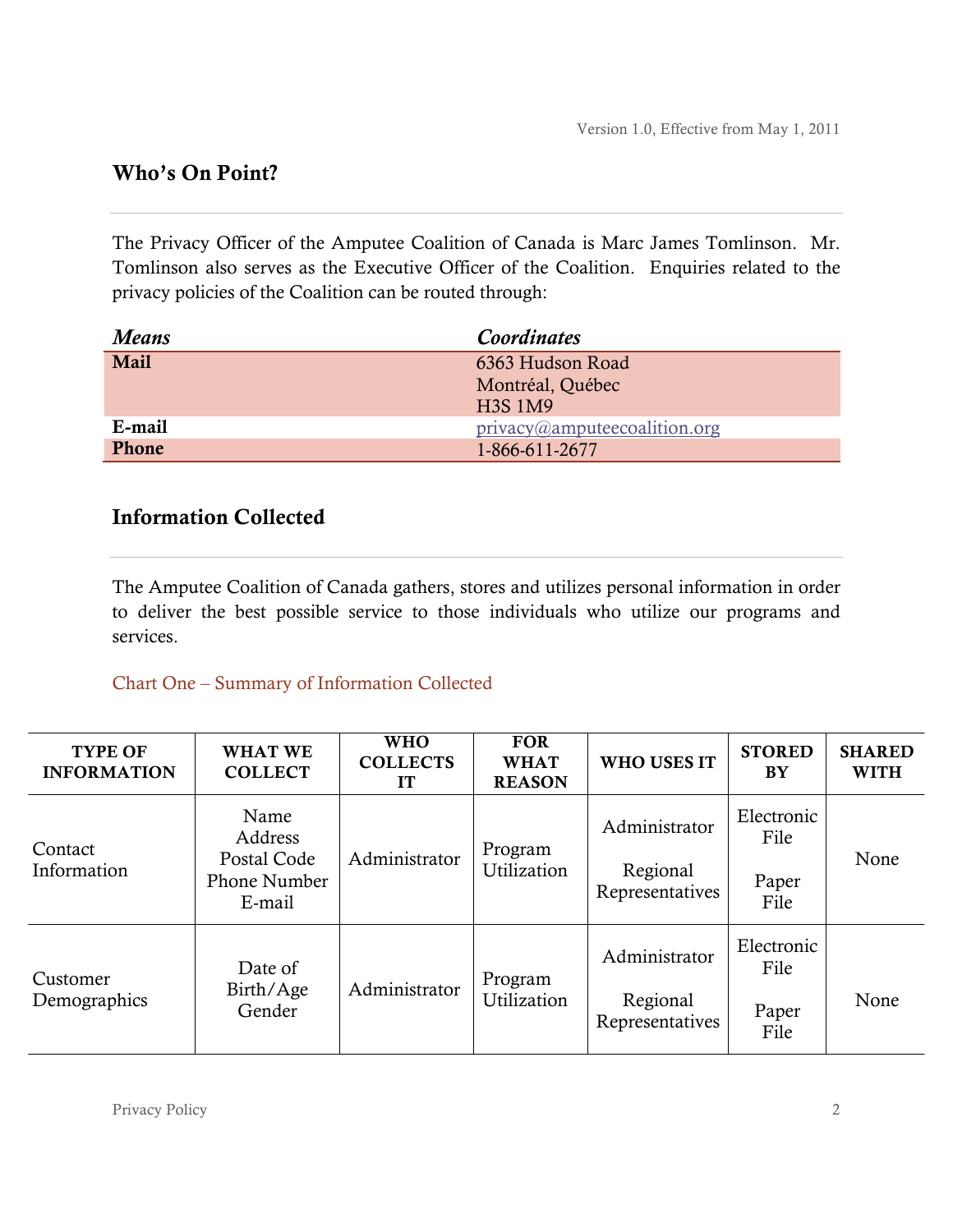| Opinion/Interests | Interests and<br>Hobbies      | Administrator | Program<br>Utilization<br>Link<br>Members | Administrator<br>Regional<br>Representatives | Electronic<br>File<br>Paper<br>File | None |
|-------------------|-------------------------------|---------------|-------------------------------------------|----------------------------------------------|-------------------------------------|------|
| Other Information | Health/Medical<br>Information | Administrator | Program<br>Utilization                    | Administrator<br>Regional<br>Representatives | Electronic<br>File<br>Paper<br>File | None |

# Consent

The Amputee Coalition of Canada requires the use and storage of sensitive information in order to administer its programs and services in the best interests of Canadians with limb loss. When collecting sensitive information, such as date of birth/age; interests and hobbies and especially health/medical information, the Coalition makes every effort to receive 'express consent.' The Amputee Coalition of Canada recognizes that 'express consent' is given explicitly may received either orally or in writing. In all situations, the Amputee Coalition of Canada shall provide "opt-out consent" when collecting information to provide opportunities for Members to decide not to share their personal information.

# Security Plan

The Security Plan of the Amputee Coalition of Canada details the safeguards in place to best protect the personal and sensitive information that is collected and stored by the Coalition.

- *Employee Access to Customer Information*
	- o There are no employees or volunteers within the Amputee Coalition of Canada who see or process information unnecessarily. Our restrictions on who is able to view and handle personal information reduce the risk of inappropriate use or disclosure.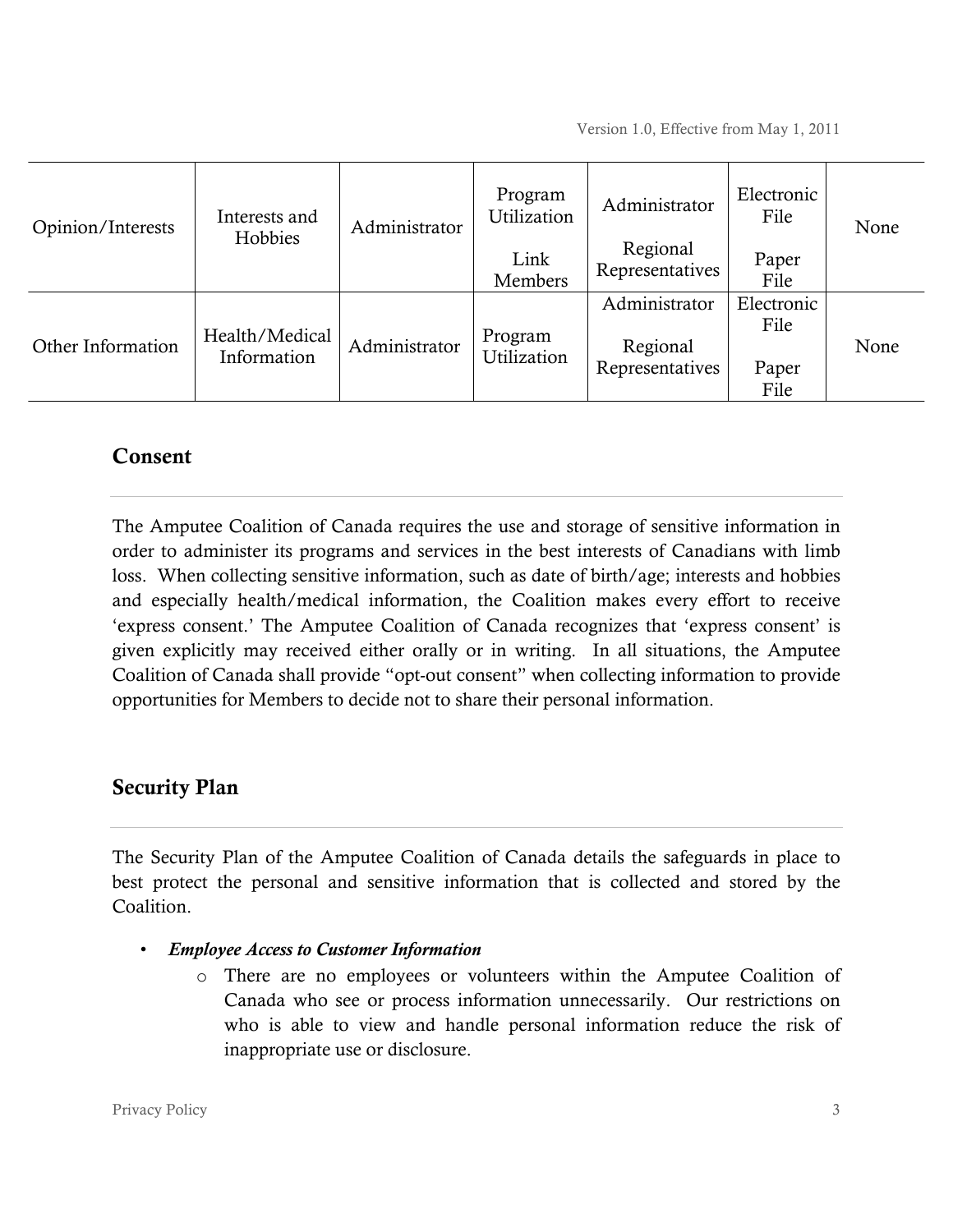! One example of our restrictions to information is geographical. No Regional Representative can view or access any information that is not part of their defined region.

#### • *Storage of Personal Information: Paper Files*

- o The Amputee Coalition of Canada keeps paper files containing personal information. The following information is stored via paper files:
	- ! Name;
	- Address:
	- Postal Code:
	- Phone Number;
	- E-mail Address;
	- Date of Birth/Age;
	- ! Gender;
	- Interests and hobbies;
	- Cultural Information;
	- ! Health/Medical Information.
- o This information is handled and stored by healthcare professionals who have been trained in the proper handling of sensitive personal information. We make every effort to safely and securely store personal information kept on paper files by the following means:
	- A locked cabinet:
	- Within a restricted area:
	- ! And in certain situations the paper files maybe protected within an area with an alarm system.

#### • Storage of Personal Information: Electronic Files

- o The Amputee Coalition of Canada stores the personal information that it collects via electronic media. The following information is stored and protected electronically:
	- ! Name;
	- Address;
	- Postal Code:
	- Phone Number;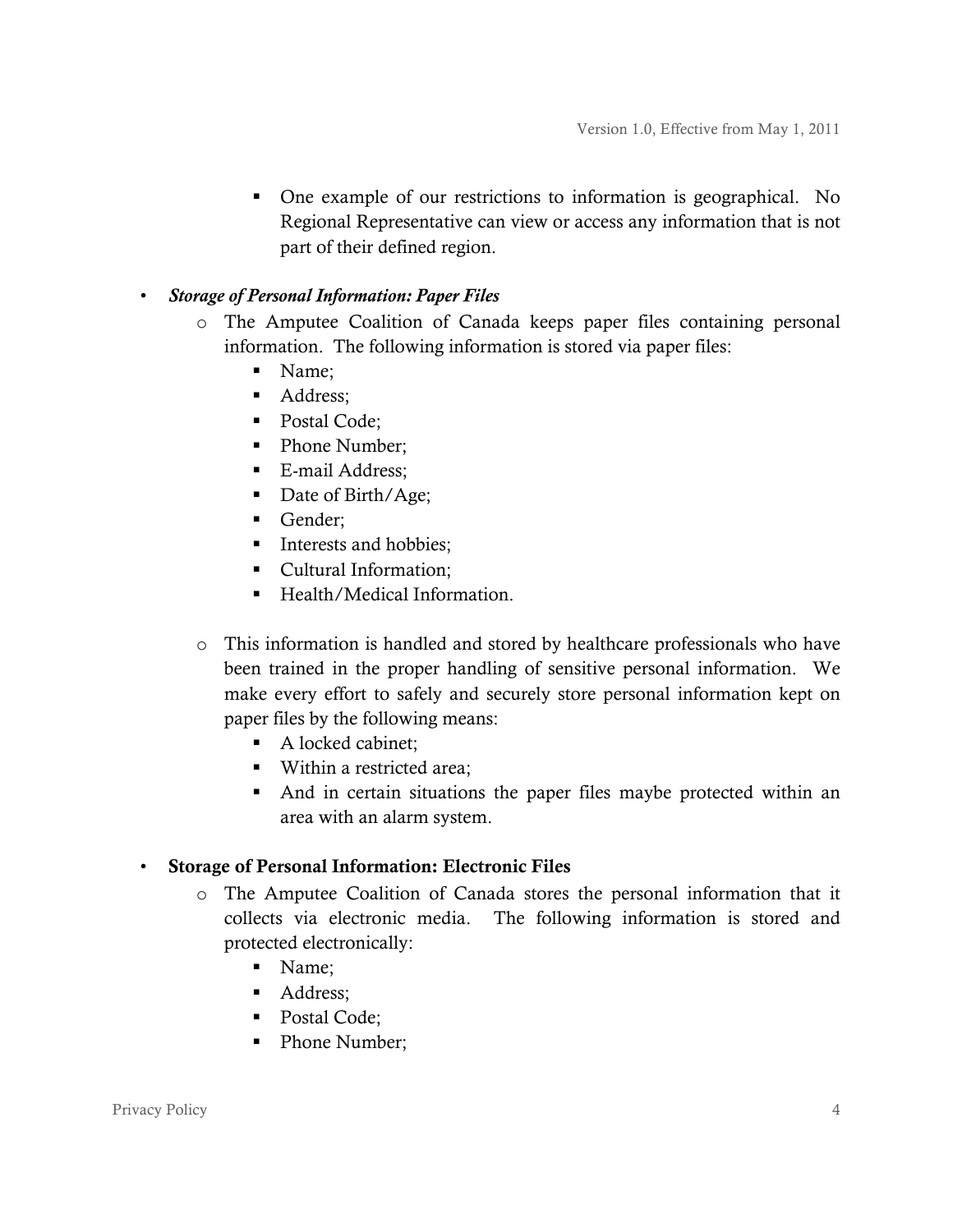- E-mail Address;
- Date of Birth/Age;
- ! Gender;
- Interests and hobbies;
- ! Cultural Information;
- ! Health/Medical Information.
- o The Amputee Coalition of Canada recognizes the requirement to take all measures possible to safely store the personal information of our Members. We utilize a number of the latest security solutions to protect the sensitive information provided to us, including:
	- Computer passwords;
	- **Exercise** Firewalls;
	- Encrypted data files;
	- ! Electronic audit trails that identifies who has access to information;
	- ! Backup files kept in a locked cabinet.

The Coalition does not store personal information on laptops or portable storage devices, including, but not limited to, USB keys. All of our portable devices are continually monitored to ensure the strongest form of protection possible.

# Collection of Sensitive Information

The Amputee Coalition of Canada collects sensitive information to best serve its membership. The sensitive information collected by the Coalition is:

- Date of Birth/Age;
- Interest and hobbies;
- Cultural Information;
- Health/Medical information

Due to the nature of this collected information, the Coalition may employ more than one method of collection to ensure that it is kept confidential. The Coalition also routinely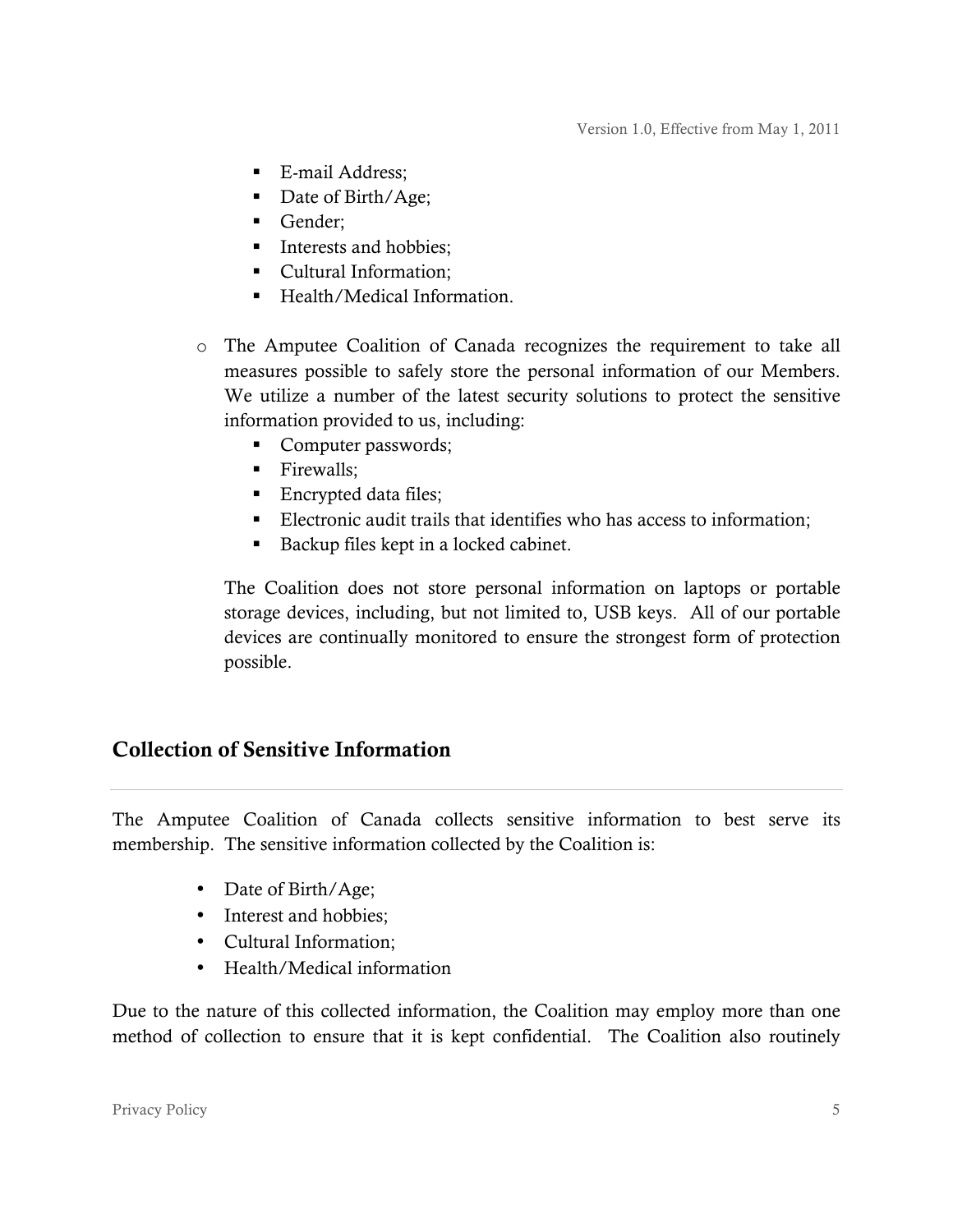checks the information that it has collected to ensure that it is still required for its intended purpose. Any piece of information that is no longer required to assist the Coalition in fulfilling its mission is securely destroyed.

# Third Parties List

The Amputee Coalition of Canada does not, nor has it ever sold, traded or rented any of our information or mailing lists.

# Privacy Practices

Personal information gathered by the Amputee Coalition of Canada is held in confidence. We have created safeguards to ensure that only those individuals with need are permitted to access personal data. Gathered information is utilized only for specific purposes and measures are taken to ensure that the personal data held by the Coalition is not lost or destroyed. The gathering, storing and utilization of personal information are part of our ability to complete our stated mission.

# Updates

The Amputee Coalition of Canada will have its most current and up-to-date privacy policies posted in both English and French on its website. Please check our homepage to review the most recent privacy policies of the Coalition.

# Member Privacy

The Amputee Coalition of Canada adheres to a very strict protocol to protect the privacy of our members with limb loss. The Coalition has received full and informed consent to gather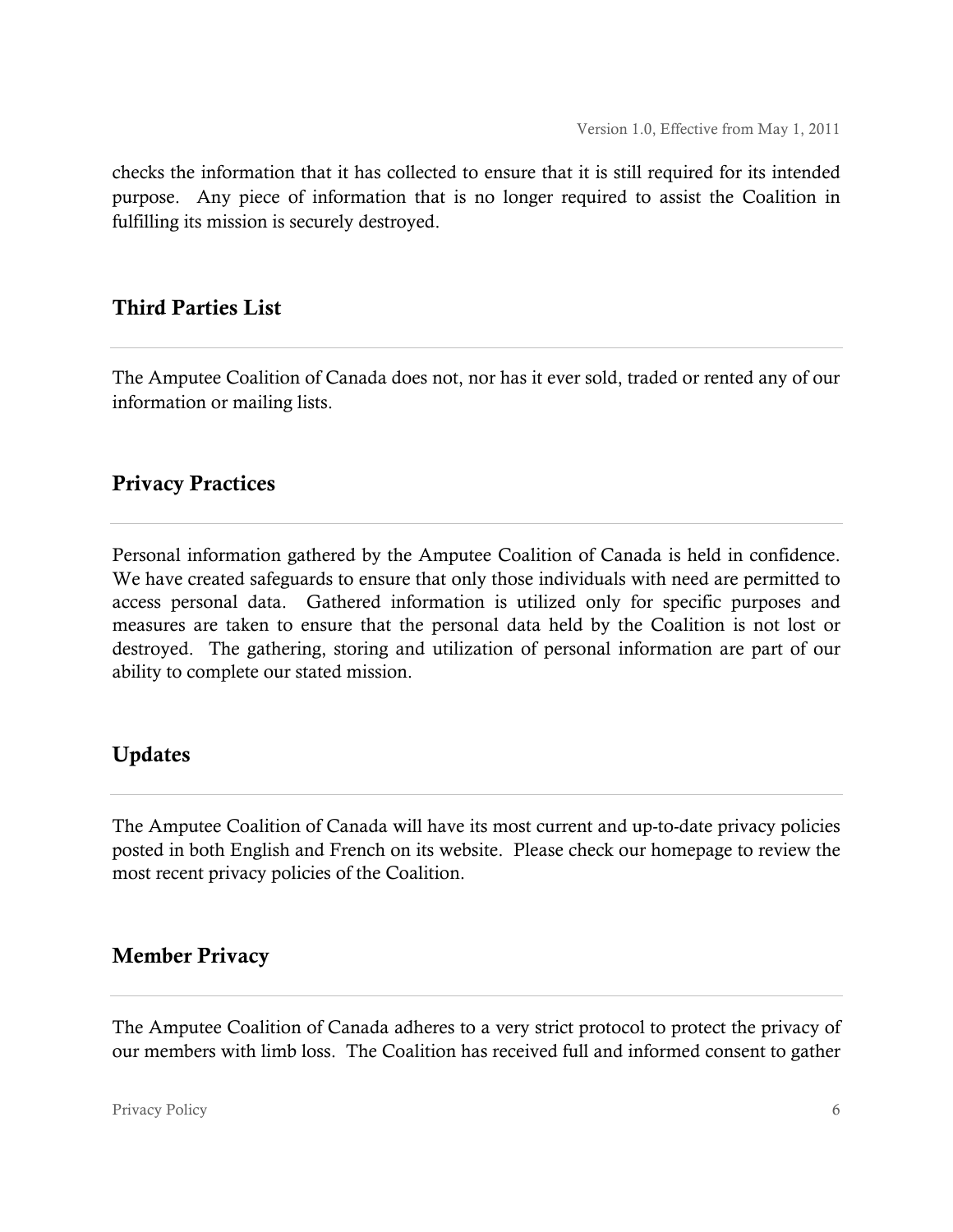and store information on our members with amputation. Any image, picture, video or media release from the Amputee Coalition of Canada featuring one or more of our amputee members has been received prior consent.

#### Website

The Amputee Coalition of Canada utilizes its website as the principle means of communicating with its members, donors, partners and other interested persons. Our website is currently undergoing an upgrade that will see new features and content that will prove to be more interactive and informative. Please check our website often to see the latest changes in both official languages.

# Privacy Statement of the Amputee Coalition of Canada

### *Our Pledge*

The Amputee Coalition of Canada pledges to protect the privacy of personal information of its officials, trainers, mentors, members, donors and other partners. Your willingness to provide personal information allows the Coalition to do a better job for all amputees across Canada. Such a willingness to provide personal information to the Amputee Coalition of Canada requires a commitment and pledge on our part to both respect and protect the information collected. We will be transparent and accountable for the proper handling of all information collected and will never sell, trade or rent our information or mailing lists.

Over the past few years, the Amputee Coalition of Canada has successfully created a national network of healthcare professionals, amputees and interested persons in each region of our vast country. This network is a valuable resource and one that can be used to help improve the programs and services of the Coalition as well as expand the opportunities of persons with limb loss where ever they may live in Canada.

The Amputee Coalition of Canada has created a Privacy Policy that defines the guidelines created to ensure the proper handling personal information. If you have any questions, comments or complaints regarding the privacy policy of the Amputee Coalition of Canada, please do not hesitate to contact our Privacy Officer at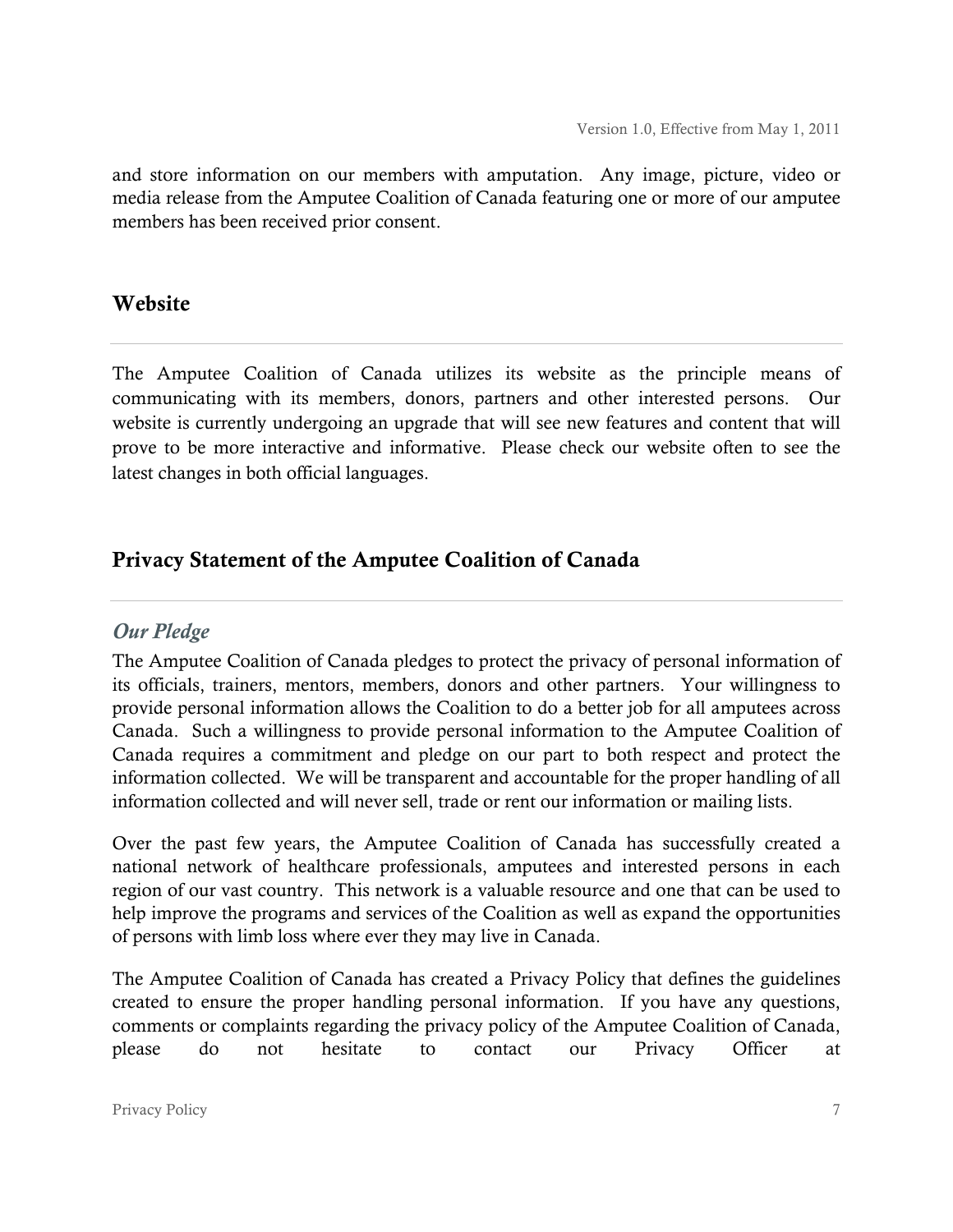privacy@amputeecoalitioncanada.org or call 1-866-611-2677.

# *Definition of Personal Information*

Personal information is defined as any piece of information that can be used to identify, contact or distinguish an individual. The Amputee Coalition of Canada gathers and maintains only the required personal information about you to support our programs and services.

#### *What personal information do we collect about you?*

The Amputee Coalition of Canada collects the following information about you:

- Name
- Address
- Postal Code
- Phone Number
- E-mail Address
- Gender
- Date of Birth/Age
- Interests and Hobbies
- Health/Medical information

### *When you visit our site, we may collect:*

- Information about your computer, including your Internet Protocol (IP) address, the type of operating system and browser you use, and your computer's location
- What pages you visit on our website and what links you click on
- What other websites you have visited recently

### *How do we use this information?*

The main reason we collect personal information from you allow the best possible outcome for our programs and services. The Amputee Coalition of Canada offers programs and services designed to support the needs of persons affected by limb loss, specially designed to improve their quality of life through a focus on learning, selfmanagement and active community participation.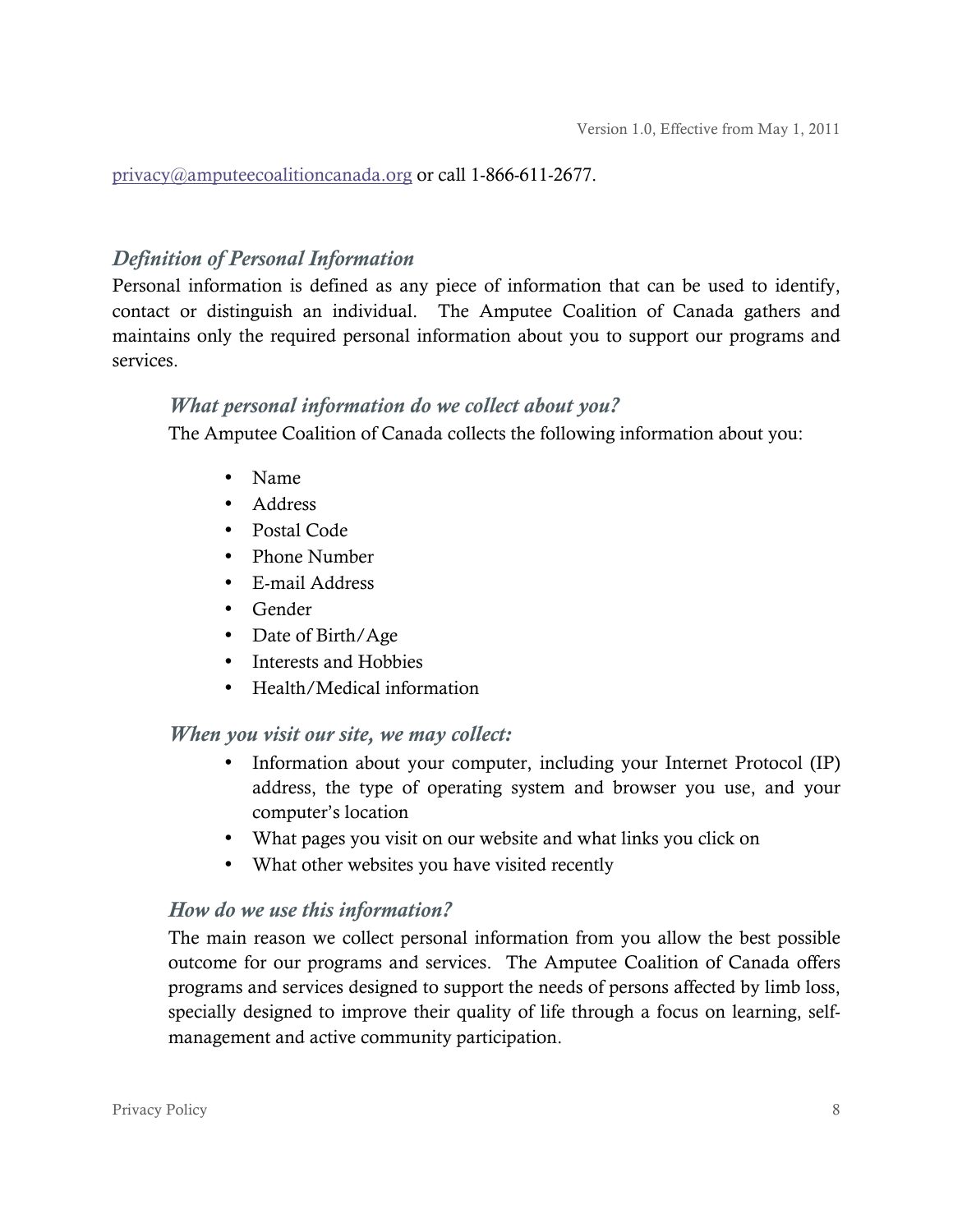The three (3) activities that the Amputee Coalition of Canada focuses upon are:

- *1. Peer Visitor ® Program*
- *2. Promoting Amputee Life Skills ® (PALS) Program*
- *3. "Freedom through Sport" Program*

We do not collect financial information, nor do we disclose your information to any third party.

#### *Do you use my personal information for secondary reasons?*

Yes, if you elect to provide us with your hobbies and interests, then we may share that information with other persons with limb loss in your area that have similar interests. You may opt-out in providing this type of personal information at any time.

# *Do you share any of my personal information with Third Parties?*

No, we do not share your personal information with any third parties.

#### *How do we get your consent?*

When you complete the Peer Visitor Training/Registration form or our Membership form, we will ask you for only the information relevant to the Coalition's programs and services. No non-relevant information shall be collected.

If we ask you for personal information for a secondary reason – like your cultural information, we will either ask you directly for your consent or provide you with an opportunity to say "no." Saying "no" is often referred to as "opting out." By opting out, you are instructing us not to collect the information. Remember that the Amputee Coalition of Canada will never share your personal information with any third parties.

#### *How do I opt out?*

The Amputee Coalition of Canada greatly values the trust placed in us when asking for personal information. We recognize persons may not be comfortable in providing all the requested information and as such, the Coalition respects your rights not to provide requested information to us.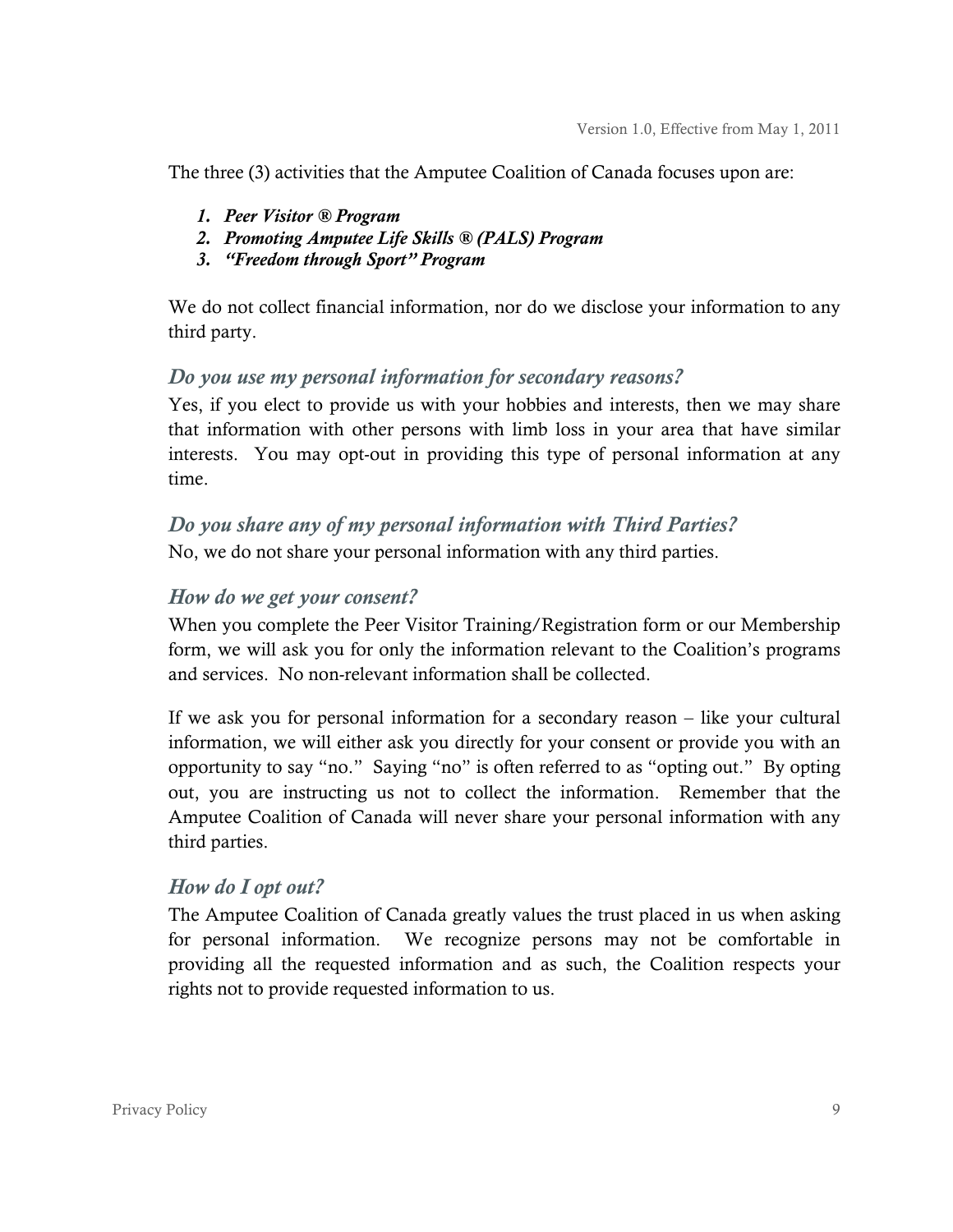Here is an example of opting out:

*When you fill out the Peer Visitor Training/Registration form for the Amputee Coalition of Canada, you provide us with information and preferences. The form will ask about your cultural information as well as provide you with a tick box that states "Please tick the Opt Out box if you do not want to provide your cultural information."*

#### *How do I get more information?*

The Amputee Coalition of Canada has created a Privacy Officer position to handle all enquiries related to the privacy policy of the Coalition as well as the information collected and stored. Should you have any questions, would like more information about our policies, or wish to register a compliant, please contact:

- Marc James Tomlinson, Privacy Officer
- Phone: 1-866-611-2677
- E-mail: privacy@amputeecoalitioncanada.org
- Address: Amputee Coalition Canada 6363 Hudson Road Montréal, Québec H3S 1M9

You can also contact the Office of the Privacy Commissioner of Canada for assistance between the hours of 9am and 5 pm (Eastern Standard Time), at:

- Toll-free: 1-800-282-1376
- Phone: (613) 995-8210
- Fax:  $(613)$  947-6850
- $TTY$ : (613) 993-9190
- Address: 112 Kent Street Place de Ville Tower B, 3rd Floor Ottawa, Ontario K1A 1H3

Or on the Web at: www.privcom.gc.ca